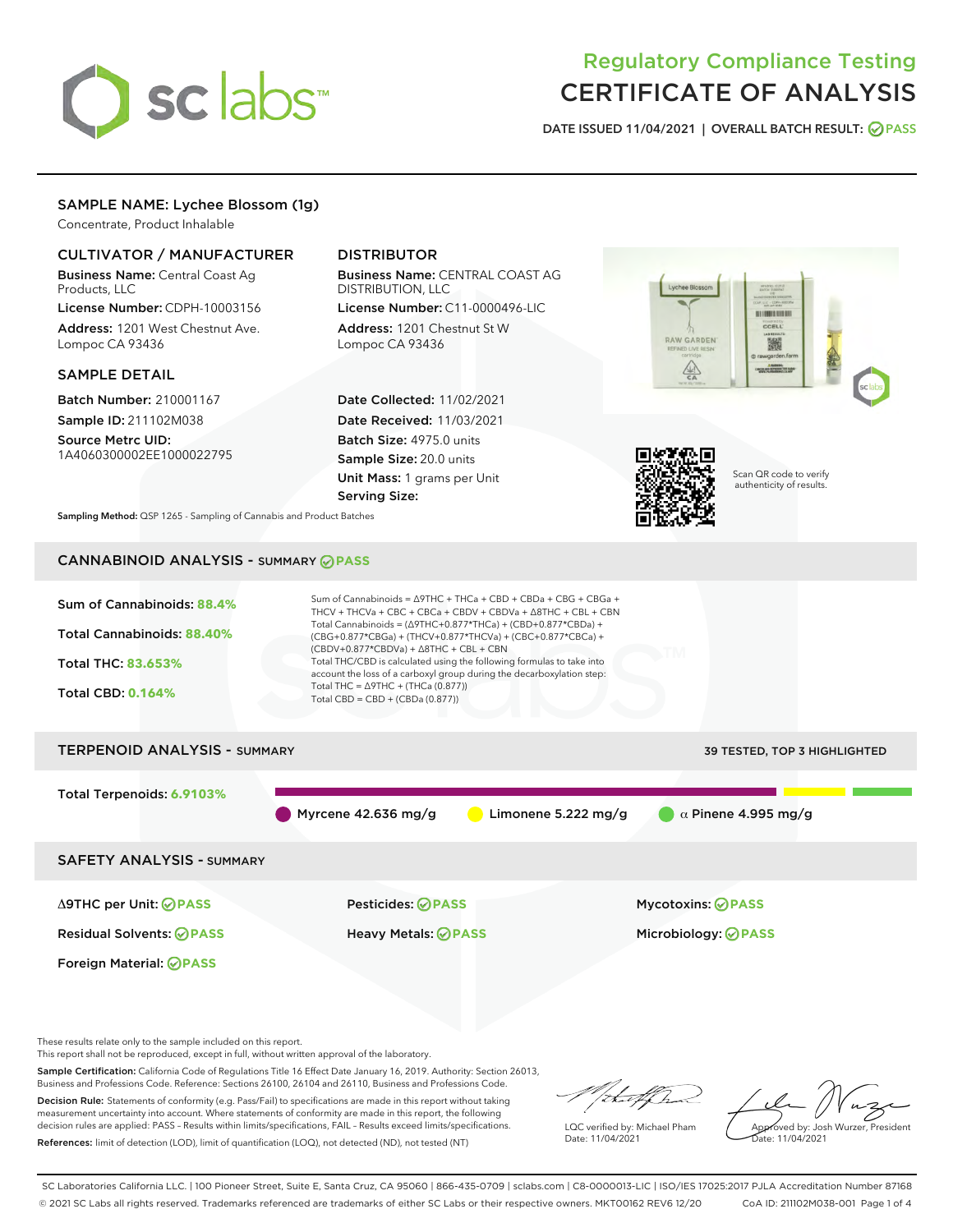



LYCHEE BLOSSOM (1G) | DATE ISSUED 11/04/2021 | OVERALL BATCH RESULT: **● PASS** 

#### CANNABINOID TEST RESULTS - 11/03/2021 2 PASS

Tested by high-performance liquid chromatography with diode-array detection (HPLC-DAD). **Method:** QSP 1157 - Analysis of Cannabinoids by HPLC-DAD

#### TOTAL CANNABINOIDS: **88.40%**

Total Cannabinoids (Total THC) + (Total CBD) + (Total CBG) + (Total THCV) + (Total CBC) + (Total CBDV) + ∆8THC + CBL + CBN

TOTAL THC: **83.653%** Total THC (∆9THC+0.877\*THCa)

TOTAL CBD: **0.164%**

Total CBD (CBD+0.877\*CBDa)

TOTAL CBG: 3.625% Total CBG (CBG+0.877\*CBGa)

TOTAL THCV: 0.38% Total THCV (THCV+0.877\*THCVa)

TOTAL CBC: ND Total CBC (CBC+0.877\*CBCa)

TOTAL CBDV: ND Total CBDV (CBDV+0.877\*CBDVa)

| <b>COMPOUND</b>            | LOD/LOQ<br>(mg/g) | <b>MEASUREMENT</b><br><b>UNCERTAINTY</b><br>(mg/g) | <b>RESULT</b><br>(mg/g) | <b>RESULT</b><br>(%) |
|----------------------------|-------------------|----------------------------------------------------|-------------------------|----------------------|
| Δ9THC                      | 0.06 / 0.26       | ±28.777                                            | 836.53                  | 83.653               |
| <b>CBG</b>                 | 0.06/0.19         | ±1.428                                             | 36.25                   | 3.625                |
| <b>THCV</b>                | 0.1 / 0.2         | ±0.19                                              | 3.8                     | 0.38                 |
| $\triangle$ 8THC           | 0.1/0.4           | ±0.27                                              | 3.4                     | 0.34                 |
| <b>CBN</b>                 | 0.1 / 0.3         | ±0.16                                              | 2.4                     | 0.24                 |
| <b>CBD</b>                 | 0.07/0.29         | ±0.076                                             | 1.64                    | 0.164                |
| <b>THCa</b>                | 0.05/0.14         | N/A                                                | <b>ND</b>               | <b>ND</b>            |
| <b>THCVa</b>               | 0.07/0.20         | N/A                                                | <b>ND</b>               | <b>ND</b>            |
| <b>CBDa</b>                | 0.02/0.19         | N/A                                                | <b>ND</b>               | <b>ND</b>            |
| <b>CBDV</b>                | 0.04/0.15         | N/A                                                | <b>ND</b>               | <b>ND</b>            |
| <b>CBDVa</b>               | 0.03/0.53         | N/A                                                | <b>ND</b>               | <b>ND</b>            |
| <b>CBGa</b>                | 0.1 / 0.2         | N/A                                                | <b>ND</b>               | <b>ND</b>            |
| <b>CBL</b>                 | 0.06 / 0.24       | N/A                                                | <b>ND</b>               | <b>ND</b>            |
| <b>CBC</b>                 | 0.2 / 0.5         | N/A                                                | <b>ND</b>               | <b>ND</b>            |
| <b>CBCa</b>                | 0.07 / 0.28       | N/A                                                | <b>ND</b>               | <b>ND</b>            |
| <b>SUM OF CANNABINOIDS</b> |                   |                                                    | 884.0 mg/g              | 88.4%                |

#### **UNIT MASS: 1 grams per Unit**

| ∆9THC per Unit                         | 1120 per-package limit | 836.53 mg/unit | <b>PASS</b> |
|----------------------------------------|------------------------|----------------|-------------|
| <b>Total THC per Unit</b>              |                        | 836.53 mg/unit |             |
| <b>CBD per Unit</b>                    |                        | $1.64$ mg/unit |             |
| <b>Total CBD per Unit</b>              |                        | $1.64$ mg/unit |             |
| <b>Sum of Cannabinoids</b><br>per Unit |                        | 884.0 mg/unit  |             |
| <b>Total Cannabinoids</b><br>per Unit  |                        | 884.0 mg/unit  |             |

| <b>COMPOUND</b>         | LOD/LOQ<br>(mg/g) | <b>MJUREIVI</b><br><b>UNCERTAINTY</b><br>(mg/g) | <b>RESULT</b><br>(mg/g)                         | <b>RESULT</b><br>(%) |
|-------------------------|-------------------|-------------------------------------------------|-------------------------------------------------|----------------------|
| <b>Myrcene</b>          | 0.008 / 0.025     | ±0.5500                                         | 42.636                                          | 4.2636               |
| Limonene                | 0.005 / 0.016     | ±0.0747                                         | 5.222                                           | 0.5222               |
| $\alpha$ Pinene         | 0.005 / 0.017     | ±0.0430                                         | 4.995                                           | 0.4995               |
| $\beta$ Caryophyllene   | 0.004 / 0.012     | ±0.1282                                         | 3.601                                           | 0.3601               |
| $\beta$ Pinene          | 0.004 / 0.014     | ±0.0333                                         | 2.892                                           | 0.2892               |
| Ocimene                 | 0.011 / 0.038     | ±0.0875                                         | 2.727                                           | 0.2727               |
| Terpinolene             | 0.008 / 0.026     | ±0.0462                                         | 2.256                                           | 0.2256               |
| $\alpha$ Humulene       | 0.009/0.029       | ±0.0439                                         | 1.369                                           | 0.1369               |
| trans-ß-Farnesene       | 0.008 / 0.025     | ±0.0264                                         | 0.745                                           | 0.0745               |
| Linalool                | 0.009 / 0.032     | ±0.0214                                         | 0.562                                           | 0.0562               |
| Terpineol               | 0.016 / 0.055     | ±0.0260                                         | 0.423                                           | 0.0423               |
| Fenchol                 | 0.010 / 0.034     | ±0.0104                                         | 0.270                                           | 0.0270               |
| Citronellol             | 0.003 / 0.010     | ±0.0101                                         | 0.206                                           | 0.0206               |
| Guaiol                  | 0.009 / 0.030     | ±0.0092                                         | 0.195                                           | 0.0195               |
| Nerolidol               | 0.009 / 0.028     | ±0.0099                                         | 0.157                                           | 0.0157               |
| Camphene                | 0.005 / 0.015     | ±0.0017                                         | 0.145                                           | 0.0145               |
| Valencene               | 0.009 / 0.030     | ±0.0087                                         | 0.126                                           | 0.0126               |
| $\alpha$ Phellandrene   | 0.006 / 0.020     | ±0.0012                                         | 0.089                                           | 0.0089               |
| 3 Carene                | 0.005 / 0.018     | ±0.0012                                         | 0.085                                           | 0.0085               |
| Borneol                 | 0.005 / 0.016     | ±0.0035                                         | 0.084                                           | 0.0084               |
| $\alpha$ Bisabolol      | 0.008 / 0.026     | ±0.0044                                         | 0.082                                           | 0.0082               |
| $\alpha$ Terpinene      | 0.005 / 0.017     | ±0.0010                                         | 0.070                                           | 0.0070               |
| $\gamma$ Terpinene      | 0.006 / 0.018     | ±0.0009                                         | 0.051                                           | 0.0051               |
| p-Cymene                | 0.005 / 0.016     | ±0.0011                                         | 0.042                                           | 0.0042               |
| Caryophyllene<br>Oxide  | 0.010 / 0.033     | ±0.0018                                         | 0.040                                           | 0.0040               |
| Nerol                   | 0.003 / 0.011     | ±0.0008                                         | 0.018                                           | 0.0018               |
| Geraniol                | 0.002 / 0.007     | ±0.0007                                         | 0.015                                           | 0.0015               |
| Sabinene                | 0.004 / 0.014     | N/A                                             | <loq< th=""><th><loq< th=""></loq<></th></loq<> | <loq< th=""></loq<>  |
| Eucalyptol              | 0.006 / 0.018     | N/A                                             | <loq< th=""><th><loq< th=""></loq<></th></loq<> | <loq< th=""></loq<>  |
| Sabinene Hydrate        | 0.006 / 0.022     | N/A                                             | <loq< th=""><th><loq< th=""></loq<></th></loq<> | <loq< th=""></loq<>  |
| Fenchone                | 0.009 / 0.028     | N/A                                             | <loq< th=""><th><loq< th=""></loq<></th></loq<> | <loq< th=""></loq<>  |
| (-)-Isopulegol          | 0.005 / 0.016     | N/A                                             | ND                                              | ND                   |
| Camphor                 | 0.006 / 0.019     | N/A                                             | <b>ND</b>                                       | ND                   |
| Isoborneol              | 0.004 / 0.012     | N/A                                             | ND                                              | ND                   |
| Menthol                 | 0.008 / 0.025     | N/A                                             | ND                                              | ND                   |
| R-(+)-Pulegone          | 0.003 / 0.011     | N/A                                             | <b>ND</b>                                       | ND                   |
| <b>Geranyl Acetate</b>  | 0.004 / 0.014     | N/A                                             | ND                                              | ND                   |
| $\alpha$ Cedrene        | 0.005 / 0.016     | N/A                                             | ND                                              | ND                   |
| Cedrol                  | 0.008 / 0.027     | N/A                                             | ND                                              | ND                   |
| <b>TOTAL TERPENOIDS</b> |                   |                                                 | 69.103 mg/g                                     | 6.9103%              |

SC Laboratories California LLC. | 100 Pioneer Street, Suite E, Santa Cruz, CA 95060 | 866-435-0709 | sclabs.com | C8-0000013-LIC | ISO/IES 17025:2017 PJLA Accreditation Number 87168 © 2021 SC Labs all rights reserved. Trademarks referenced are trademarks of either SC Labs or their respective owners. MKT00162 REV6 12/20 CoA ID: 211102M038-001 Page 2 of 4

# TERPENOID TEST RESULTS - 11/04/2021

Terpene analysis utilizing gas chromatography-flame ionization detection (GC-FID). **Method:** QSP 1192 - Analysis of Terpenoids by GC-FID

MEACUREMENT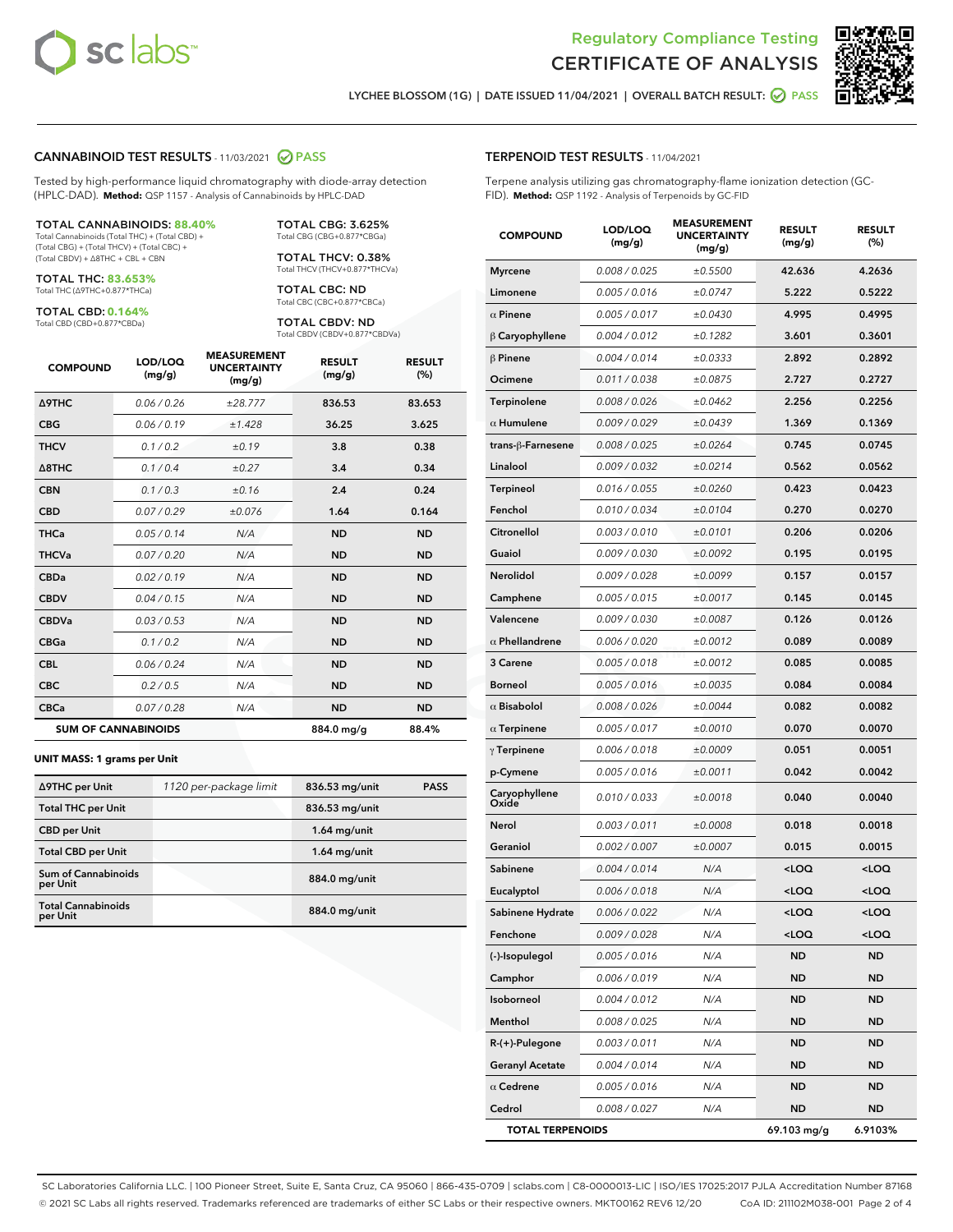



LYCHEE BLOSSOM (1G) | DATE ISSUED 11/04/2021 | OVERALL BATCH RESULT: ☑ PASS

# CATEGORY 1 PESTICIDE TEST RESULTS - 11/04/2021 2 PASS

Pesticide and plant growth regulator analysis utilizing high-performance liquid chromatography-mass spectrometry (HPLC-MS) or gas chromatography-mass spectrometry (GC-MS). \*GC-MS utilized where indicated. **Method:** QSP 1212 - Analysis of Pesticides and Mycotoxins by LC-MS or QSP 1213 - Analysis of Pesticides by GC-MS

| <b>Aldicarb</b><br>0.03 / 0.08<br><b>ND</b><br>$\ge$ LOD<br>N/A<br><b>PASS</b><br>Carbofuran<br>0.02/0.05<br>$\ge$ LOD<br>N/A<br><b>ND</b><br><b>PASS</b><br>Chlordane*<br>0.03 / 0.08<br><b>ND</b><br>$>$ LOD<br>N/A<br><b>PASS</b><br>0.03/0.10<br><b>ND</b><br><b>PASS</b><br>Chlorfenapyr*<br>$\ge$ LOD<br>N/A<br>0.02 / 0.06<br>N/A<br><b>ND</b><br><b>PASS</b><br>Chlorpyrifos<br>$\ge$ LOD<br>0.02 / 0.07<br>N/A<br><b>ND</b><br><b>PASS</b><br>Coumaphos<br>$>$ LOD<br>Daminozide<br>0.02 / 0.07<br>$\ge$ LOD<br>N/A<br><b>ND</b><br><b>PASS</b><br><b>DDVP</b><br>0.03/0.09<br>$\ge$ LOD<br>N/A<br><b>ND</b><br><b>PASS</b><br>(Dichlorvos)<br>Dimethoate<br><b>ND</b><br><b>PASS</b><br>0.03 / 0.08<br>$>$ LOD<br>N/A<br>0.03/0.10<br>Ethoprop(hos)<br>$\ge$ LOD<br>N/A<br><b>ND</b><br><b>PASS</b><br>0.02 / 0.06<br>$\ge$ LOD<br>N/A<br><b>ND</b><br><b>PASS</b><br>Etofenprox<br>Fenoxycarb<br>0.03 / 0.08<br>$>$ LOD<br>N/A<br><b>ND</b><br><b>PASS</b><br>0.03 / 0.08<br><b>ND</b><br><b>PASS</b><br>Fipronil<br>$\ge$ LOD<br>N/A<br>Imazalil<br>0.02 / 0.06<br>$>$ LOD<br>N/A<br><b>ND</b><br><b>PASS</b><br>0.02 / 0.07<br>Methiocarb<br>N/A<br><b>ND</b><br>$>$ LOD<br><b>PASS</b><br>Methyl<br>0.03/0.10<br>$\ge$ LOD<br>N/A<br><b>ND</b><br><b>PASS</b><br>parathion<br>0.03/0.09<br>$\ge$ LOD<br>N/A<br><b>ND</b><br><b>PASS</b><br><b>Mevinphos</b><br>Paclobutrazol<br>0.02 / 0.05<br>$\ge$ LOD<br>N/A<br><b>ND</b><br><b>PASS</b><br>0.03/0.09<br>N/A<br>$\ge$ LOD<br><b>ND</b><br><b>PASS</b><br>Propoxur<br>0.03 / 0.08<br><b>ND</b><br><b>PASS</b><br>Spiroxamine<br>$\ge$ LOD<br>N/A<br><b>PASS</b><br>Thiacloprid<br>0.03/0.10<br>$\ge$ LOD<br>N/A<br><b>ND</b> | <b>COMPOUND</b> | LOD/LOQ<br>$(\mu g/g)$ | <b>ACTION</b><br>LIMIT<br>$(\mu g/g)$ | <b>MEASUREMENT</b><br><b>UNCERTAINTY</b><br>$(\mu g/g)$ | <b>RESULT</b><br>$(\mu g/g)$ | <b>RESULT</b> |
|----------------------------------------------------------------------------------------------------------------------------------------------------------------------------------------------------------------------------------------------------------------------------------------------------------------------------------------------------------------------------------------------------------------------------------------------------------------------------------------------------------------------------------------------------------------------------------------------------------------------------------------------------------------------------------------------------------------------------------------------------------------------------------------------------------------------------------------------------------------------------------------------------------------------------------------------------------------------------------------------------------------------------------------------------------------------------------------------------------------------------------------------------------------------------------------------------------------------------------------------------------------------------------------------------------------------------------------------------------------------------------------------------------------------------------------------------------------------------------------------------------------------------------------------------------------------------------------------------------------------------------------------------------------------------------------------|-----------------|------------------------|---------------------------------------|---------------------------------------------------------|------------------------------|---------------|
|                                                                                                                                                                                                                                                                                                                                                                                                                                                                                                                                                                                                                                                                                                                                                                                                                                                                                                                                                                                                                                                                                                                                                                                                                                                                                                                                                                                                                                                                                                                                                                                                                                                                                              |                 |                        |                                       |                                                         |                              |               |
|                                                                                                                                                                                                                                                                                                                                                                                                                                                                                                                                                                                                                                                                                                                                                                                                                                                                                                                                                                                                                                                                                                                                                                                                                                                                                                                                                                                                                                                                                                                                                                                                                                                                                              |                 |                        |                                       |                                                         |                              |               |
|                                                                                                                                                                                                                                                                                                                                                                                                                                                                                                                                                                                                                                                                                                                                                                                                                                                                                                                                                                                                                                                                                                                                                                                                                                                                                                                                                                                                                                                                                                                                                                                                                                                                                              |                 |                        |                                       |                                                         |                              |               |
|                                                                                                                                                                                                                                                                                                                                                                                                                                                                                                                                                                                                                                                                                                                                                                                                                                                                                                                                                                                                                                                                                                                                                                                                                                                                                                                                                                                                                                                                                                                                                                                                                                                                                              |                 |                        |                                       |                                                         |                              |               |
|                                                                                                                                                                                                                                                                                                                                                                                                                                                                                                                                                                                                                                                                                                                                                                                                                                                                                                                                                                                                                                                                                                                                                                                                                                                                                                                                                                                                                                                                                                                                                                                                                                                                                              |                 |                        |                                       |                                                         |                              |               |
|                                                                                                                                                                                                                                                                                                                                                                                                                                                                                                                                                                                                                                                                                                                                                                                                                                                                                                                                                                                                                                                                                                                                                                                                                                                                                                                                                                                                                                                                                                                                                                                                                                                                                              |                 |                        |                                       |                                                         |                              |               |
|                                                                                                                                                                                                                                                                                                                                                                                                                                                                                                                                                                                                                                                                                                                                                                                                                                                                                                                                                                                                                                                                                                                                                                                                                                                                                                                                                                                                                                                                                                                                                                                                                                                                                              |                 |                        |                                       |                                                         |                              |               |
|                                                                                                                                                                                                                                                                                                                                                                                                                                                                                                                                                                                                                                                                                                                                                                                                                                                                                                                                                                                                                                                                                                                                                                                                                                                                                                                                                                                                                                                                                                                                                                                                                                                                                              |                 |                        |                                       |                                                         |                              |               |
|                                                                                                                                                                                                                                                                                                                                                                                                                                                                                                                                                                                                                                                                                                                                                                                                                                                                                                                                                                                                                                                                                                                                                                                                                                                                                                                                                                                                                                                                                                                                                                                                                                                                                              |                 |                        |                                       |                                                         |                              |               |
|                                                                                                                                                                                                                                                                                                                                                                                                                                                                                                                                                                                                                                                                                                                                                                                                                                                                                                                                                                                                                                                                                                                                                                                                                                                                                                                                                                                                                                                                                                                                                                                                                                                                                              |                 |                        |                                       |                                                         |                              |               |
|                                                                                                                                                                                                                                                                                                                                                                                                                                                                                                                                                                                                                                                                                                                                                                                                                                                                                                                                                                                                                                                                                                                                                                                                                                                                                                                                                                                                                                                                                                                                                                                                                                                                                              |                 |                        |                                       |                                                         |                              |               |
|                                                                                                                                                                                                                                                                                                                                                                                                                                                                                                                                                                                                                                                                                                                                                                                                                                                                                                                                                                                                                                                                                                                                                                                                                                                                                                                                                                                                                                                                                                                                                                                                                                                                                              |                 |                        |                                       |                                                         |                              |               |
|                                                                                                                                                                                                                                                                                                                                                                                                                                                                                                                                                                                                                                                                                                                                                                                                                                                                                                                                                                                                                                                                                                                                                                                                                                                                                                                                                                                                                                                                                                                                                                                                                                                                                              |                 |                        |                                       |                                                         |                              |               |
|                                                                                                                                                                                                                                                                                                                                                                                                                                                                                                                                                                                                                                                                                                                                                                                                                                                                                                                                                                                                                                                                                                                                                                                                                                                                                                                                                                                                                                                                                                                                                                                                                                                                                              |                 |                        |                                       |                                                         |                              |               |
|                                                                                                                                                                                                                                                                                                                                                                                                                                                                                                                                                                                                                                                                                                                                                                                                                                                                                                                                                                                                                                                                                                                                                                                                                                                                                                                                                                                                                                                                                                                                                                                                                                                                                              |                 |                        |                                       |                                                         |                              |               |
|                                                                                                                                                                                                                                                                                                                                                                                                                                                                                                                                                                                                                                                                                                                                                                                                                                                                                                                                                                                                                                                                                                                                                                                                                                                                                                                                                                                                                                                                                                                                                                                                                                                                                              |                 |                        |                                       |                                                         |                              |               |
|                                                                                                                                                                                                                                                                                                                                                                                                                                                                                                                                                                                                                                                                                                                                                                                                                                                                                                                                                                                                                                                                                                                                                                                                                                                                                                                                                                                                                                                                                                                                                                                                                                                                                              |                 |                        |                                       |                                                         |                              |               |
|                                                                                                                                                                                                                                                                                                                                                                                                                                                                                                                                                                                                                                                                                                                                                                                                                                                                                                                                                                                                                                                                                                                                                                                                                                                                                                                                                                                                                                                                                                                                                                                                                                                                                              |                 |                        |                                       |                                                         |                              |               |
|                                                                                                                                                                                                                                                                                                                                                                                                                                                                                                                                                                                                                                                                                                                                                                                                                                                                                                                                                                                                                                                                                                                                                                                                                                                                                                                                                                                                                                                                                                                                                                                                                                                                                              |                 |                        |                                       |                                                         |                              |               |
|                                                                                                                                                                                                                                                                                                                                                                                                                                                                                                                                                                                                                                                                                                                                                                                                                                                                                                                                                                                                                                                                                                                                                                                                                                                                                                                                                                                                                                                                                                                                                                                                                                                                                              |                 |                        |                                       |                                                         |                              |               |
|                                                                                                                                                                                                                                                                                                                                                                                                                                                                                                                                                                                                                                                                                                                                                                                                                                                                                                                                                                                                                                                                                                                                                                                                                                                                                                                                                                                                                                                                                                                                                                                                                                                                                              |                 |                        |                                       |                                                         |                              |               |

## CATEGORY 2 PESTICIDE TEST RESULTS - 11/04/2021 @ PASS

| <b>COMPOUND</b>          | LOD/LOQ<br>$(\mu g/g)$ | <b>ACTION</b><br>LIMIT<br>$(\mu g/g)$ | <b>MEASUREMENT</b><br><b>UNCERTAINTY</b><br>$(\mu g/g)$ | <b>RESULT</b><br>$(\mu g/g)$ | <b>RESULT</b> |  |
|--------------------------|------------------------|---------------------------------------|---------------------------------------------------------|------------------------------|---------------|--|
| Abamectin                | 0.03/0.10              | 0.1                                   | N/A                                                     | <b>ND</b>                    | <b>PASS</b>   |  |
| Acephate                 | 0.02/0.07              | 0.1                                   | N/A                                                     | <b>ND</b>                    | <b>PASS</b>   |  |
| Acequinocyl              | 0.02 / 0.07            | 0.1                                   | N/A                                                     | <b>ND</b>                    | <b>PASS</b>   |  |
| Acetamiprid              | 0.02/0.05              | 0.1                                   | N/A                                                     | <b>ND</b>                    | <b>PASS</b>   |  |
| Azoxystrobin             | 0.02/0.07              | 0.1                                   | N/A                                                     | <b>ND</b>                    | <b>PASS</b>   |  |
| <b>Bifenazate</b>        | 0.01/0.04              | 0.1                                   | N/A                                                     | <b>ND</b>                    | <b>PASS</b>   |  |
| <b>Bifenthrin</b>        | 0.02 / 0.05            | 3                                     | N/A                                                     | <b>ND</b>                    | <b>PASS</b>   |  |
| <b>Boscalid</b>          | 0.03/0.09              | 0.1                                   | N/A                                                     | <b>ND</b>                    | <b>PASS</b>   |  |
| Captan                   | 0.19/0.57              | 07                                    | N/A                                                     | <b>ND</b>                    | <b>PASS</b>   |  |
| Carbaryl                 | 0.02/0.06              | 0.5                                   | N/A                                                     | <b>ND</b>                    | <b>PASS</b>   |  |
| Chlorantranilip-<br>role | 0.04/0.12              | 10                                    | N/A                                                     | <b>ND</b>                    | <b>PASS</b>   |  |
| Clofentezine             | 0.03/0.09              | 0.1                                   | N/A                                                     | <b>ND</b>                    | <b>PASS</b>   |  |

|  | <b>CATEGORY 2 PESTICIDE TEST RESULTS</b> - 11/04/2021 continued |
|--|-----------------------------------------------------------------|
|  |                                                                 |

| <b>COMPOUND</b>               | LOD/LOQ<br>(µg/g) | <b>ACTION</b><br>LIMIT<br>$(\mu g/g)$ | <b>MEASUREMENT</b><br><b>UNCERTAINTY</b><br>$(\mu g/g)$ | <b>RESULT</b><br>(µg/g) | <b>RESULT</b> |
|-------------------------------|-------------------|---------------------------------------|---------------------------------------------------------|-------------------------|---------------|
| Cyfluthrin                    | 0.12 / 0.38       | 2                                     | N/A                                                     | <b>ND</b>               | <b>PASS</b>   |
| Cypermethrin                  | 0.11 / 0.32       | $\mathcal{I}$                         | N/A                                                     | <b>ND</b>               | <b>PASS</b>   |
| Diazinon                      | 0.02 / 0.05       | 0.1                                   | N/A                                                     | <b>ND</b>               | <b>PASS</b>   |
| Dimethomorph                  | 0.03 / 0.09       | 2                                     | N/A                                                     | <b>ND</b>               | <b>PASS</b>   |
| Etoxazole                     | 0.02 / 0.06       | 0.1                                   | N/A                                                     | <b>ND</b>               | <b>PASS</b>   |
| Fenhexamid                    | 0.03 / 0.09       | 0.1                                   | N/A                                                     | <b>ND</b>               | <b>PASS</b>   |
| Fenpyroximate                 | 0.02 / 0.06       | 0.1                                   | N/A                                                     | <b>ND</b>               | <b>PASS</b>   |
| Flonicamid                    | 0.03 / 0.10       | 0.1                                   | N/A                                                     | <b>ND</b>               | <b>PASS</b>   |
| Fludioxonil                   | 0.03 / 0.10       | 0.1                                   | N/A                                                     | <b>ND</b>               | <b>PASS</b>   |
| Hexythiazox                   | 0.02 / 0.07       | 0.1                                   | N/A                                                     | <b>ND</b>               | <b>PASS</b>   |
| Imidacloprid                  | 0.04 / 0.11       | 5                                     | N/A                                                     | <b>ND</b>               | <b>PASS</b>   |
| Kresoxim-methyl               | 0.02 / 0.07       | 0.1                                   | N/A                                                     | <b>ND</b>               | <b>PASS</b>   |
| Malathion                     | 0.03 / 0.09       | 0.5                                   | N/A                                                     | <b>ND</b>               | <b>PASS</b>   |
| Metalaxyl                     | 0.02 / 0.07       | $\overline{c}$                        | N/A                                                     | <b>ND</b>               | <b>PASS</b>   |
| Methomyl                      | 0.03 / 0.10       | $\mathcal{I}$                         | N/A                                                     | <b>ND</b>               | <b>PASS</b>   |
| Myclobutanil                  | 0.03 / 0.09       | 0.1                                   | N/A                                                     | <b>ND</b>               | <b>PASS</b>   |
| Naled                         | 0.02 / 0.07       | 0.1                                   | N/A                                                     | <b>ND</b>               | <b>PASS</b>   |
| Oxamyl                        | 0.04 / 0.11       | 0.5                                   | N/A                                                     | <b>ND</b>               | <b>PASS</b>   |
| Pentachloronitro-<br>benzene* | 0.03/0.09         | 0.1                                   | N/A                                                     | <b>ND</b>               | <b>PASS</b>   |
| Permethrin                    | 0.04 / 0.12       | 0.5                                   | N/A                                                     | <b>ND</b>               | <b>PASS</b>   |
| Phosmet                       | 0.03 / 0.10       | 0.1                                   | N/A                                                     | <b>ND</b>               | <b>PASS</b>   |
| Piperonylbu-<br>toxide        | 0.02 / 0.07       | 3                                     | N/A                                                     | <b>ND</b>               | <b>PASS</b>   |
| Prallethrin                   | 0.03 / 0.08       | 0.1                                   | N/A                                                     | <b>ND</b>               | <b>PASS</b>   |
| Propiconazole                 | 0.02 / 0.07       | 0.1                                   | N/A                                                     | <b>ND</b>               | <b>PASS</b>   |
| Pyrethrins                    | 0.04 / 0.12       | 0.5                                   | N/A                                                     | <b>ND</b>               | <b>PASS</b>   |
| Pyridaben                     | 0.02 / 0.07       | 0.1                                   | N/A                                                     | <b>ND</b>               | <b>PASS</b>   |
| Spinetoram                    | 0.02 / 0.07       | 0.1                                   | N/A                                                     | <b>ND</b>               | <b>PASS</b>   |
| Spinosad                      | 0.02 / 0.07       | 0.1                                   | N/A                                                     | <b>ND</b>               | <b>PASS</b>   |
| Spiromesifen                  | 0.02 / 0.05       | 0.1                                   | N/A                                                     | <b>ND</b>               | <b>PASS</b>   |
| Spirotetramat                 | 0.02 / 0.06       | 0.1                                   | N/A                                                     | <b>ND</b>               | <b>PASS</b>   |
| Tebuconazole                  | 0.02 / 0.07       | 0.1                                   | N/A                                                     | <b>ND</b>               | <b>PASS</b>   |
| Thiamethoxam                  | 0.03 / 0.10       | 5                                     | N/A                                                     | <b>ND</b>               | <b>PASS</b>   |
| Trifloxystrobin               | 0.03 / 0.08       | 0.1                                   | N/A                                                     | <b>ND</b>               | <b>PASS</b>   |

SC Laboratories California LLC. | 100 Pioneer Street, Suite E, Santa Cruz, CA 95060 | 866-435-0709 | sclabs.com | C8-0000013-LIC | ISO/IES 17025:2017 PJLA Accreditation Number 87168 © 2021 SC Labs all rights reserved. Trademarks referenced are trademarks of either SC Labs or their respective owners. MKT00162 REV6 12/20 CoA ID: 211102M038-001 Page 3 of 4